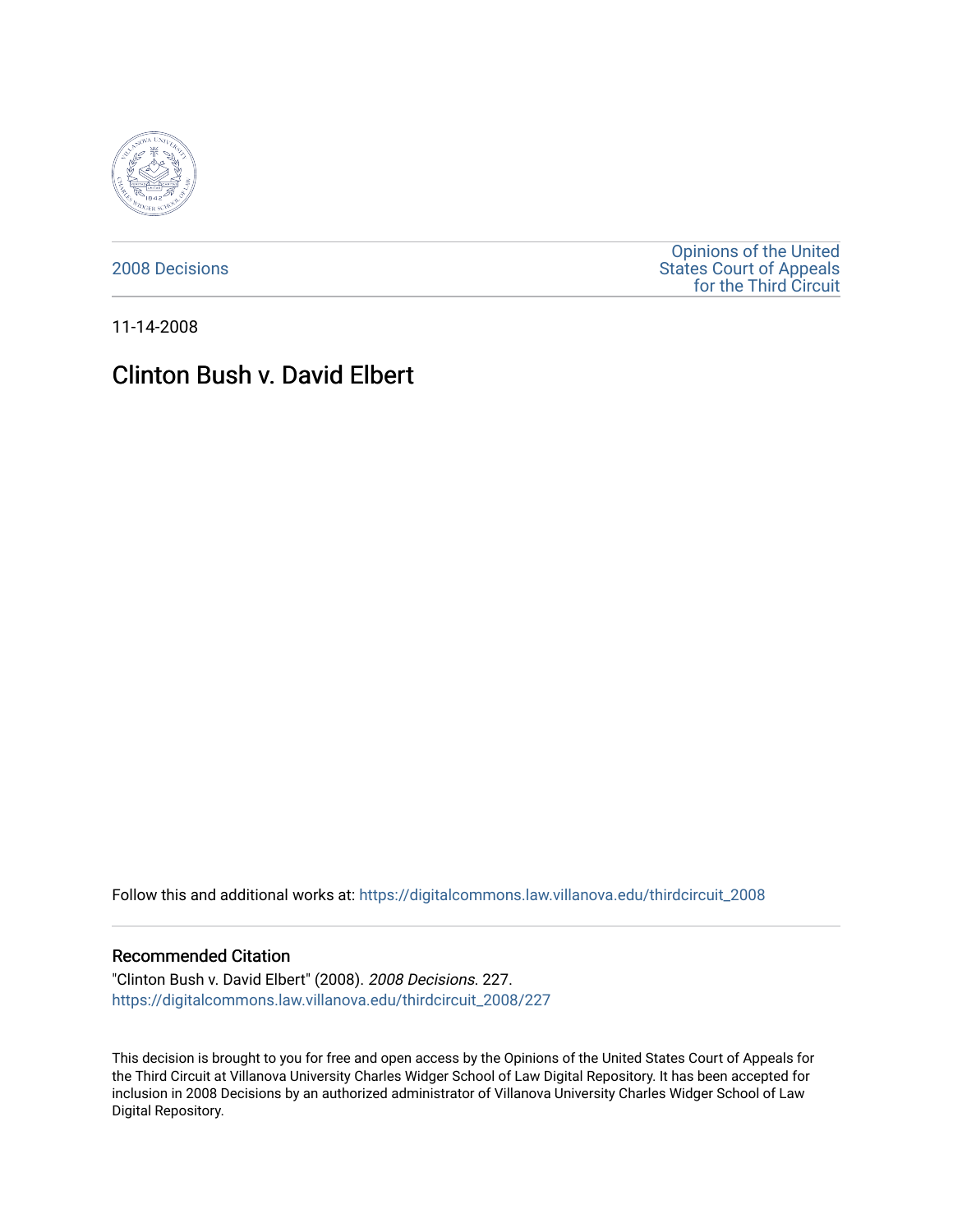#### **HLD-1** (October 2008) NOT PRECEDENTIAL

## UNITED STATES COURT OF APPEALS FOR THE THIRD CIRCUIT

No. 08-2929 \_\_\_\_\_\_\_\_\_\_\_

CLINTON BUSH,

Appellant

vs.

DAVID J. ELBERT \_\_\_\_\_\_\_\_\_\_\_\_\_\_\_\_\_\_\_\_\_\_\_\_\_\_\_\_\_\_\_\_\_\_\_\_

On Appeal From the United States District Court For the Middle District of Pennsylvania (M.D. Pa. Civ. No. 08-cv-00217) District Judge: Honorable Richard P. Conaboy

\_\_\_\_\_\_\_\_\_\_\_\_\_\_\_\_\_\_\_\_\_\_\_\_\_\_\_\_\_\_\_\_\_\_\_\_

Submitted for Possible Dismissal Pursuant to 28 U.S.C. § 1915(e)(2) or Summary Action Pursuant to Third Circuit LAR 27.4 and I.O.P. 10.6 OCTOBER 31, 2008 Before: SCIRICA, Chief Judge, WEIS and GARTH, Circuit Judges

> (filed: November 14, 2008 ) \_\_\_\_\_\_\_\_\_\_\_\_\_

# OPINION \_\_\_\_\_\_\_\_\_\_\_\_\_

PER CURIAM.

Clinton Bush, a federal prisoner, appeals an order of the United States

District Court for the Middle District of Pennsylvania dismissing his habeas petition filed

pursuant to 28 U.S.C. § 2241. We will affirm.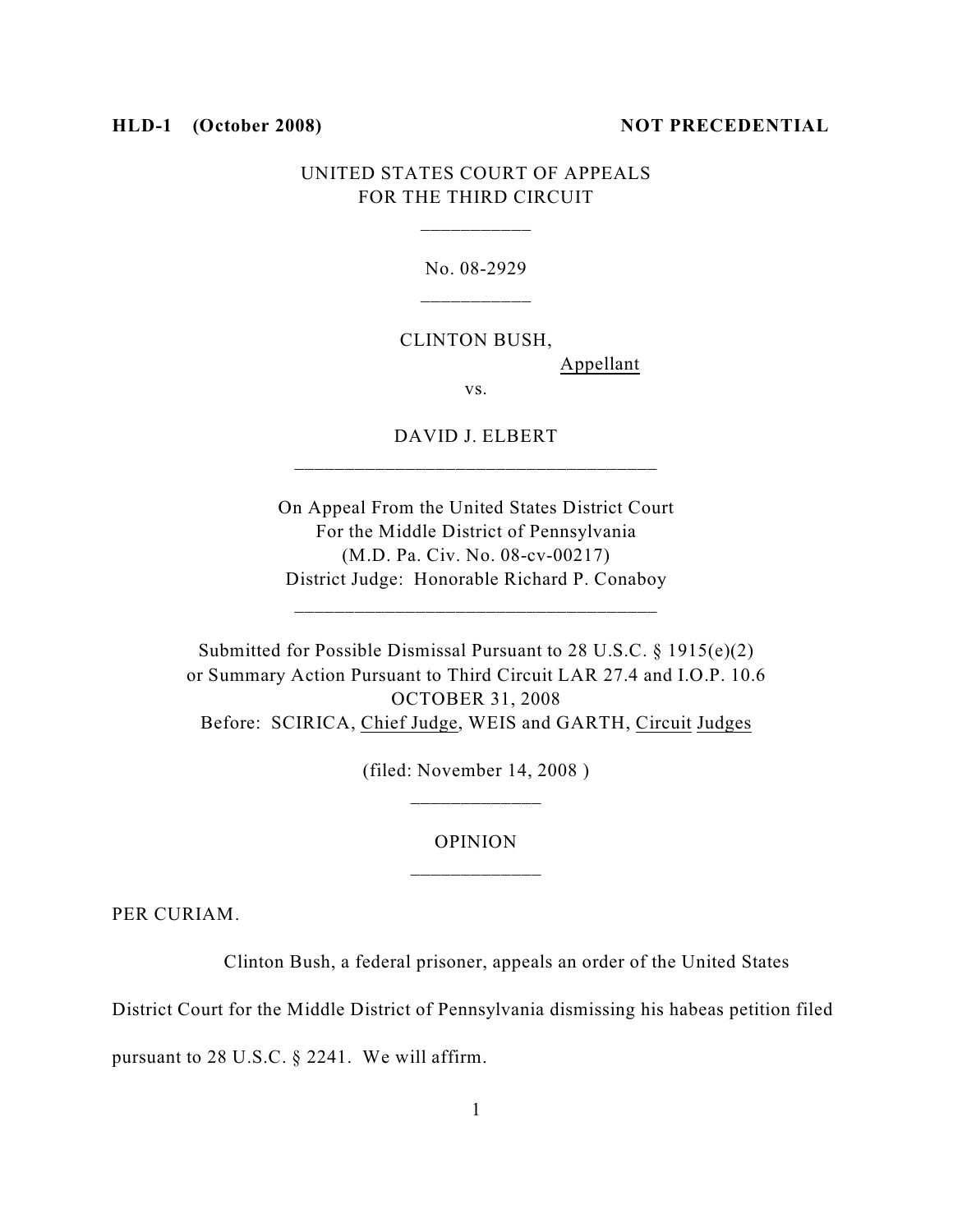Bush pleaded guilty in December 1998 in the United States District Court for the Eastern District of Pennsylvania to one count of possession of a firearm by a convicted felon in violation of 18 U.S.C. § 922(g), and was sentenced to 180 months imprisonment with a five year period of supervised release. Bush apparently waived his appellate rights. In March 2000, he filed a motion pursuant to 28 U.S.C. § 2255 alleging that counsel rendered ineffective assistance. New counsel was appointed and an amended motion adding a claim based on Apprendi v. New Jersey, 503 U.S. 466 (2000), was filed in January of the following year. After an evidentiary hearing, the District Court concluded that Bush's claims were without merit and denied the motion. Bush timely appealed. This Court denied his request for a certificate of appealability in an order issued on September 30, 2002, see C.A. No. 01-3839, and the Supreme Court subsequently denied his petition for a writ of certiorari. Bush then sought relief from judgment in a motion filed pursuant to Fed. R. Civ. P. 60(b)(6) in September 2003. In his Rule 60(b) motion, Bush once again claimed that he received ineffective assistance of counsel – both during his initial proceedings and at the collateral challenge stage. Bush's motion fared no better than his § 2255 motion, and was denied by the District Court in an order entered on October 1, 2003. After unsuccessfully seeking reconsideration, Bush appealed. We denied his motion for a certificate of appealability in an order issued on May 28, 2004. See C.A. No. 03-4027.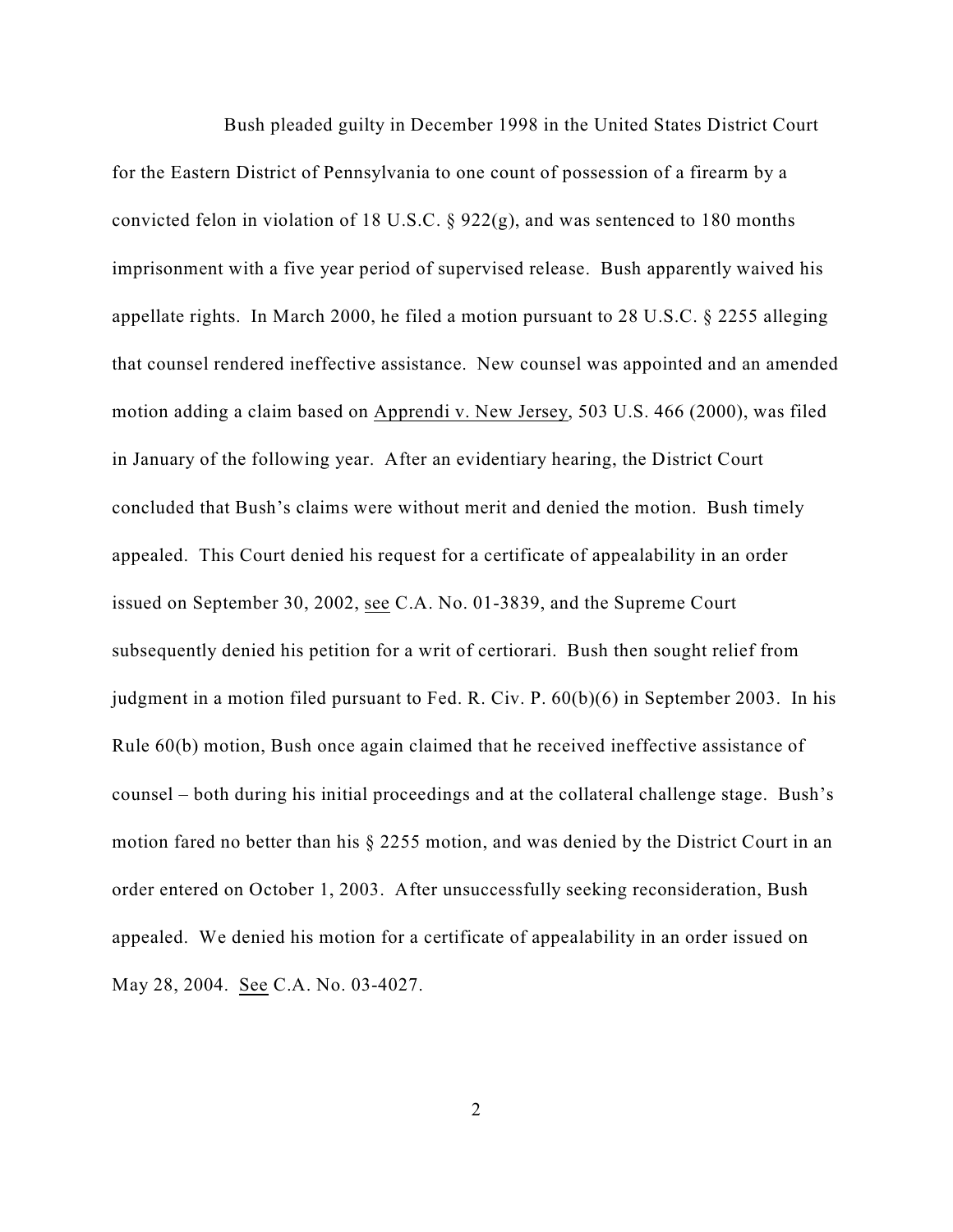Undeterred, Bush thereafter sought relief in the United States District Court for the Middle District of Pennsylvania by filing a habeas petition pursuant to 28 U.S.C. § 2241 asserting that his federal sentence was improperly enhanced pursuant to the provisions of the Armed Career Criminal Act ("ACCA"). Because Bush failed to establish that his remedy under § 2255 was inadequate or ineffective under the standards announced in In re Dorsainvil, 119 F.3d 245 (3d Cir. 1997), the District Court entered an order on July 20, 2005 dismissing the petition without prejudice to Bush's decision as to whether to reassert his claim in either a  $\S 2255$  motion or an application seeking leave to file a second or successive § 2255 motion. Bush did neither and, instead, returned to the Eastern District where he filed a motion "to correct judgment and commitment order" seeking to have the District Court – purportedly pursuant to Rule 36 of the Federal Rules of Criminal Procedure – correct the judgment order to reflect the reason why he received a term of imprisonment of 180 months instead of 120 months. In an order entered on March 21, 2007, the District Court denied Bush's motion noting that he was subject to a term of imprisonment of not less than 180 months under 18 U.S.C. § 924(e)(1). Bush appealed and we summarily affirmed the District Court's order on December 12, 2007. See C.A. No. 07-1974.

Not to be discouraged, Bush returned to the Middle District of Pennsylvania less than two months later with a second § 2241 petition seeking immediate release from confinement. Bush continued with his challenge to the 180-month term of imprisonment,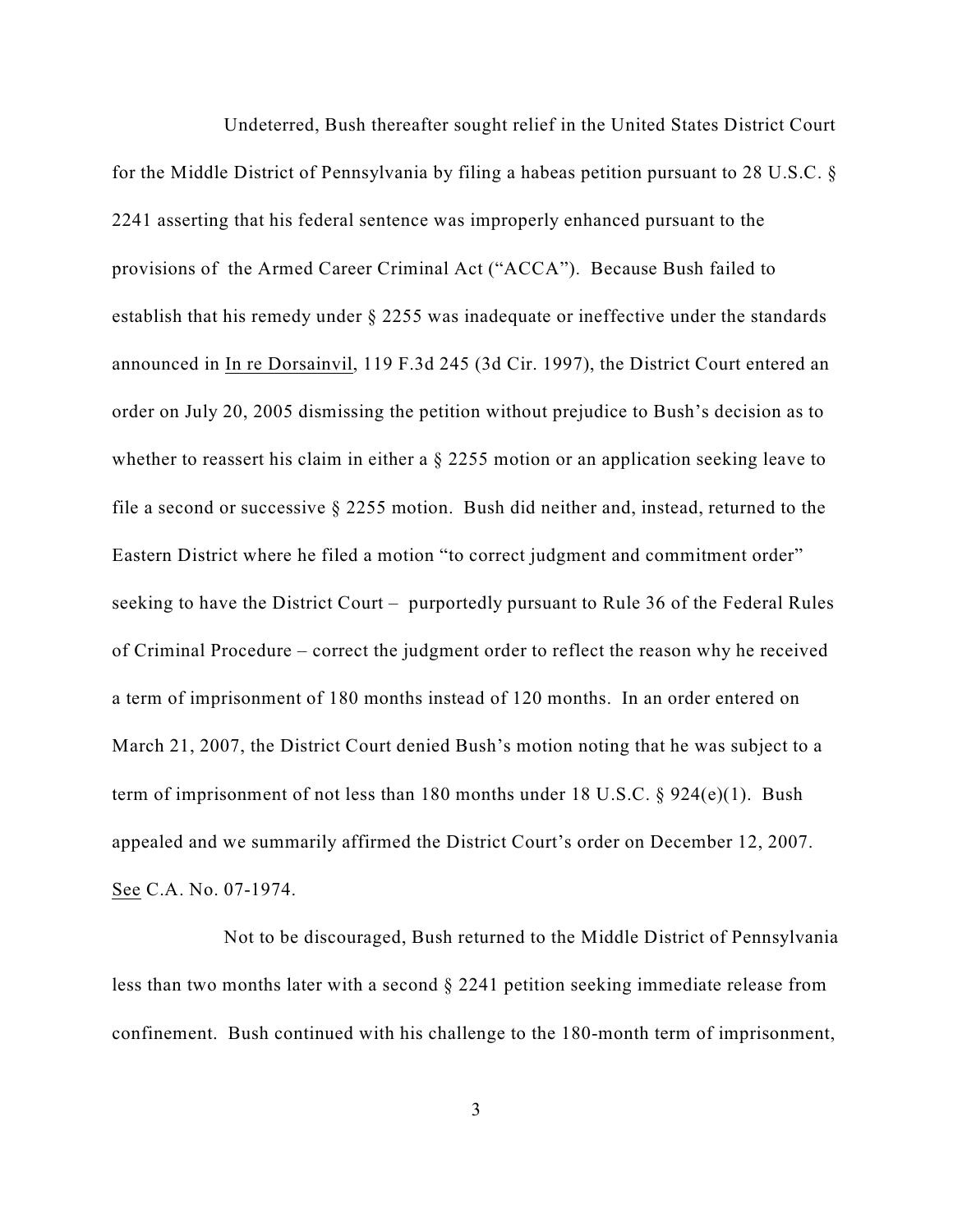arguing that the maximum sentence for a  $\S 922(g)(1)$  conviction is 120 months and that, therefore, his sentence is illegal. As with his previous  $\S 2241$  petition, the District Court determined that Bush failed to establish that his remedy under § 2255 is inadequate or ineffective to test the legality of his continued detention, and thus dismissed it without prejudice to his decision to either file a § 2255 motion or to seek leave from this Court to file a second or successive  $\S 2255$  motion. This timely appeal followed.

We have jurisdiction pursuant to 28 U.S.C. § 1291. For essentially the same reasons set forth by the District Court, we will summarily affirm the order of dismissal.

As the District Court properly concluded, a § 2255 motion is the presumptive means for a federal prisoner to challenge the validity of a conviction or sentence, unless such a motion would be "inadequate or ineffective to test the legality of his detention." Okereke v. United States, 307 F.3d 117, 120 (3d Cir. 2002); 28 U.S.C. § 2255 ¶ 5. A § 2255 motion is inadequate or ineffective only when "some limitation of scope or procedure" prevents a movant from receiving an adjudication of his claim. Cradle v. United States ex rel. Miner, 290 F.3d 536, 538 (3d Cir. 2002). Section 2255 is not inadequate or ineffective merely because a prior motion has been unsuccessful or because Bush is unable to meet the stringent gatekeeping requirements for filing a second or successive § 2255 motion under the Antiterrorism and Effective Death Penalty Act of 1996 ("AEDPA"). Okereke, 307 F.3d at 120-21. See also Cradle, 290 F.3d at 539.